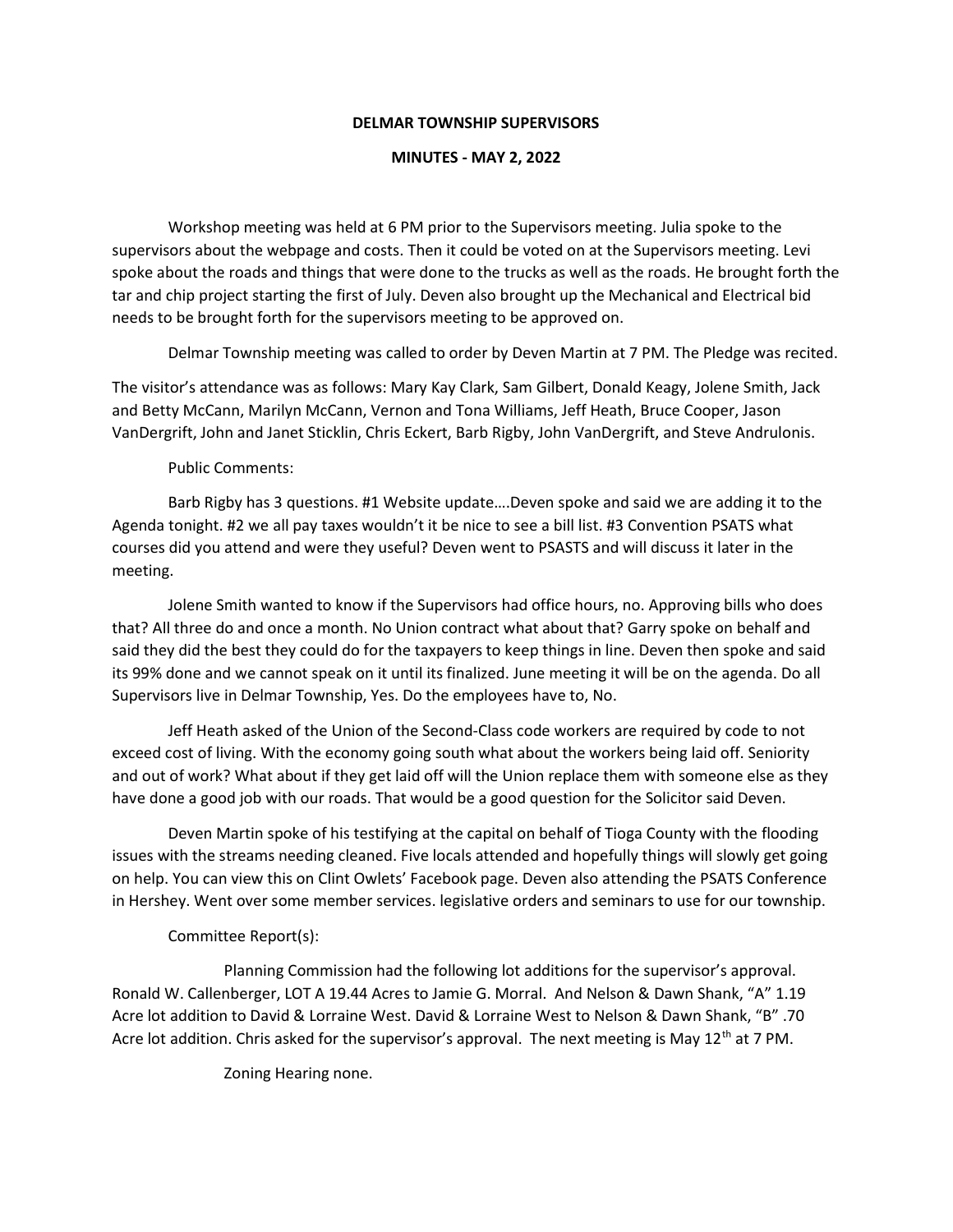Airport Authority, Levi spoke that he couldn't attend the last meeting due to other issues at the township. They measured plated for the drainage issues and \$300/plate. HE also said that the pond has to be released 48 hours after the rainstorms.

 Old Business there was two building permits in question and Bruce Cooper confirmed them to be good. Craig Fields, 2507 Route 362, 30x40 Garage/storage shed, B-11-2022. Marak Picarazzi, 3 Skyview Circle, 16x24 shed, B-10-2022.

Bids that were readvertised were opened awarding red cinders to S. Androlunis at \$48.66/Ton and McClure Enterprise black cinders at \$49/Ton. Deven Martin made the motion. Garry Clark seconded. 3-0 vote.

Tabled R-3-R-8 for next meeting as well. 3-0 Vote.

 New Business Ronald W. Callenberger, LOT A lot addition 19.44 Acres to Jamie Morral. And Nelson & Dawn Shank, "A" 1.19 Acre lot addition to David & Lorraine West. David & Lorraine West to Nelson & Dawn Shank, "B" .70 Acre lot addition. Deven Martin made the motion to accept the additions. Garry Clark seconded the motion. 3-0 Vote.

 PennDot Approval for Pine Creek Marsh Creek Rail trail needs to be confirmed in 30 days. Deven Martin recommended that we are in the limits and so forth. Deven Martin made the motion to respond to the letter. Garry Clark seconded. 3-0 Vote.

Building permit(s) as follows

Derick & Brianne Coolidge, 195 Sweet Briar Road, 32x40 Garage, B-18-2022. (UCC)

Richard Halteman, 677 Kerr Road, 18x32 Calf barn, B-19-2022.

Richard & Nancy Clemens, 669 Balsam Road, 30x40 Garage, B-2-2022. (UCC)

Rodney Ericson, 360 S. Lawton Road, 16x16 and 8x44 decks, B-21-2022. (UCC)

Kenneth & Charlotte Croissette, Lilac Lane, 28x64 Manufactured Home, B-22-2022. (UCC)

" " 26x28 Garage, B-23-2022.

" " 10x12 deck, B-24-2022.

Austin Williams, 520 Ward Road, 70x14 Manufactured Home, B-25-2022. (UCC)

" " 30x10 Porch, B-26-2022.

Curtis Copp, 5763 Route 287, 19x22 Lean-to, B-27-2022.

Daryla Campbell, 184 Lazy Brook Lane, 30x40 Ag Building, B-28-2022.

Tyler & Autumn Morgan, 1076 West Hill Road, 26x28 Garage, B-29-2022.

Timothy & Jennifer Rose, 1022 Stony Fork Road, 12x20 Shed, B-30-2022.

Ronald J. Clark, 1171 Broughton Hollow Road, 12x16 Deck, B-31-2022.

Deven Martin made a motion to accept the building permits, Garry Clark Seconded. 3-0 Vote.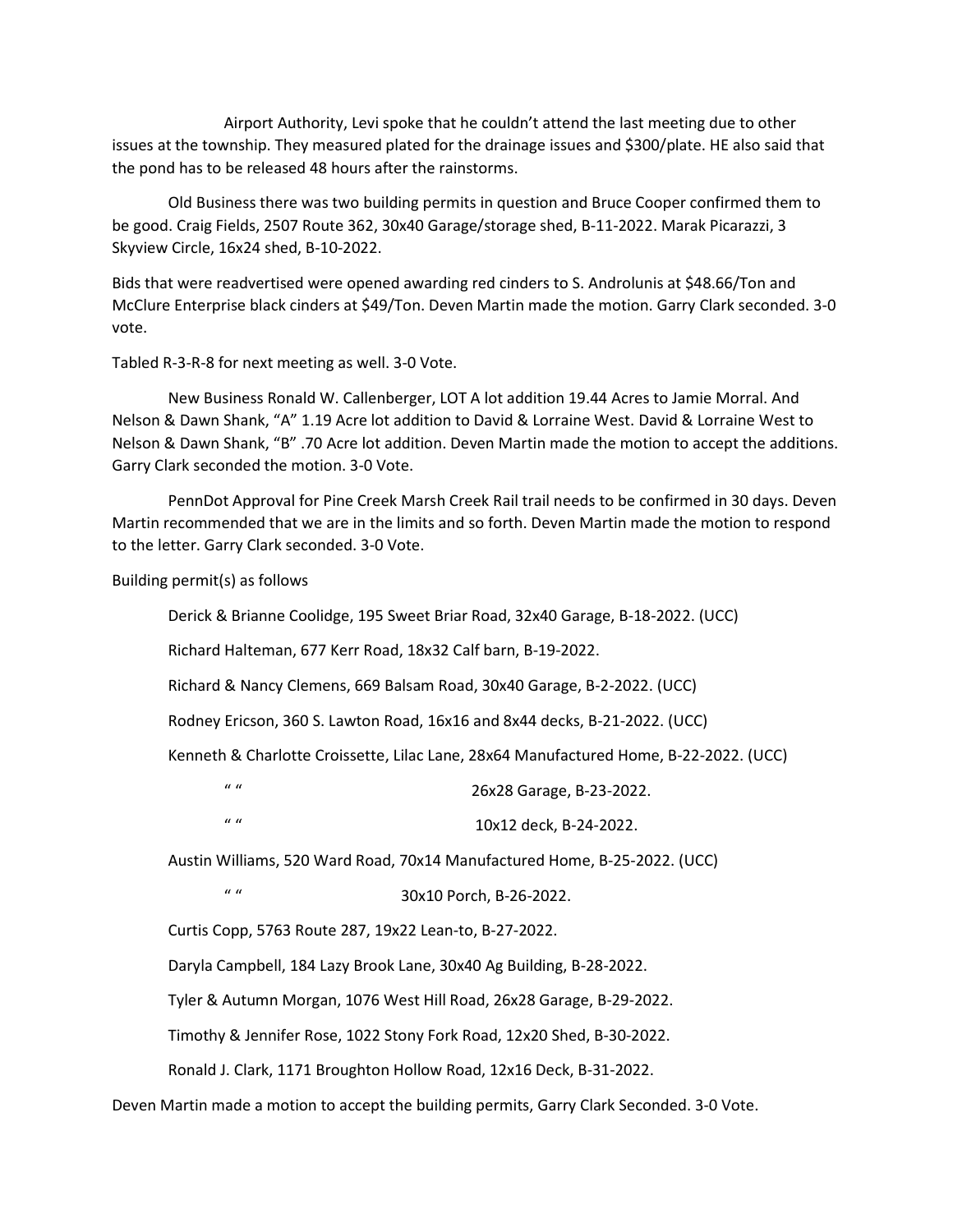UCC Recreational Cabin Affidavit for Harry Giordano III and Heather E. Skulnick, Balsam and Benauer Road, 09/05.00/058.1/000.

Communications from Seneca Company, LLC Notice of Intent, Consumptive Water Use, Heath 418.

Selective Insurance sent out letters of possible rate changes to policies. PennDOT permits for drives and drainage facilities. Tuscarora Wayne Insurance Company Commercial Property Renewal Declaration, And Act 14 Notification Seneca Resources Company, LLC, of Stock Spur Waterline.

Roadmasters report as Levi and the road crew had many downed trees with the last storm. The normal sewer calls with Stokesdale with more issues. The crew has been busy with PA One Calls, road repairs, sluice pipe cleaning and repairing, sweeper out and a rented one to clean our roads. There were 15 loads of cinders and 1B brought back to the township from cleaning the roads. Friday, April 29, a tractor trailer tried to turnaround on Ox Bow Road and caused it to be closed until a wrecker could remove it. Starting in July tar and chip projects will begin.

| Payroll:     | \$8,465.23- April 8, 2022, and \$8,196.31- April 22, 2022. |
|--------------|------------------------------------------------------------|
|              | Bills General Account: \$41,678.93, C# 20761-20789         |
| State Bills: | \$60,352.58, C# 11742-11746                                |

Deven Martin made the motion to pass the bills and payroll. Garry seconded. 3-0 Vote.

Accounts:

| <b>Township General</b> | \$51,908.84  |
|-------------------------|--------------|
| Dirt and Gravel         | \$92,968.79  |
| <b>State Checking</b>   | \$343,583.07 |

American Rescue \$146,508.67

Adournment: 7:39 PM Deven Martin made the motion to adjourn. Garry Clark seconded. 3-0 Vote

Deven made an amendment to reopen the meeting as there was forgotten business to address.

\*\*\*\*\* NEW BUSINESS\*\*\*\*\* AMMENDMENT\*\*\*\*\*\*

Webpage renewal and the hiring of Ken VanSant to maintain and keep the Delmar Township website up and running. Garry Clark made the motion to hire Ken to maintain and continue with the Delmar Township website. Deven Martin seconded. 3-0 Vote.

Electrical and Mechanical bids from 2021 on the maintenance building to reject the old bids. Deven Martin made the motion to reject the old bids. Garry Clark seconded. 3-0 Vote

A motion to rebid the electrical and mechanical bids for the maintenance building. Deven Martin made the motion to rebid the electrical and mechanical bids. Garry Clark seconded. 3-0 Vote.

Deven Martin called the meeting to adjourn at 7:44 Pm. Garry Clark seconded. 3-0 Vote.